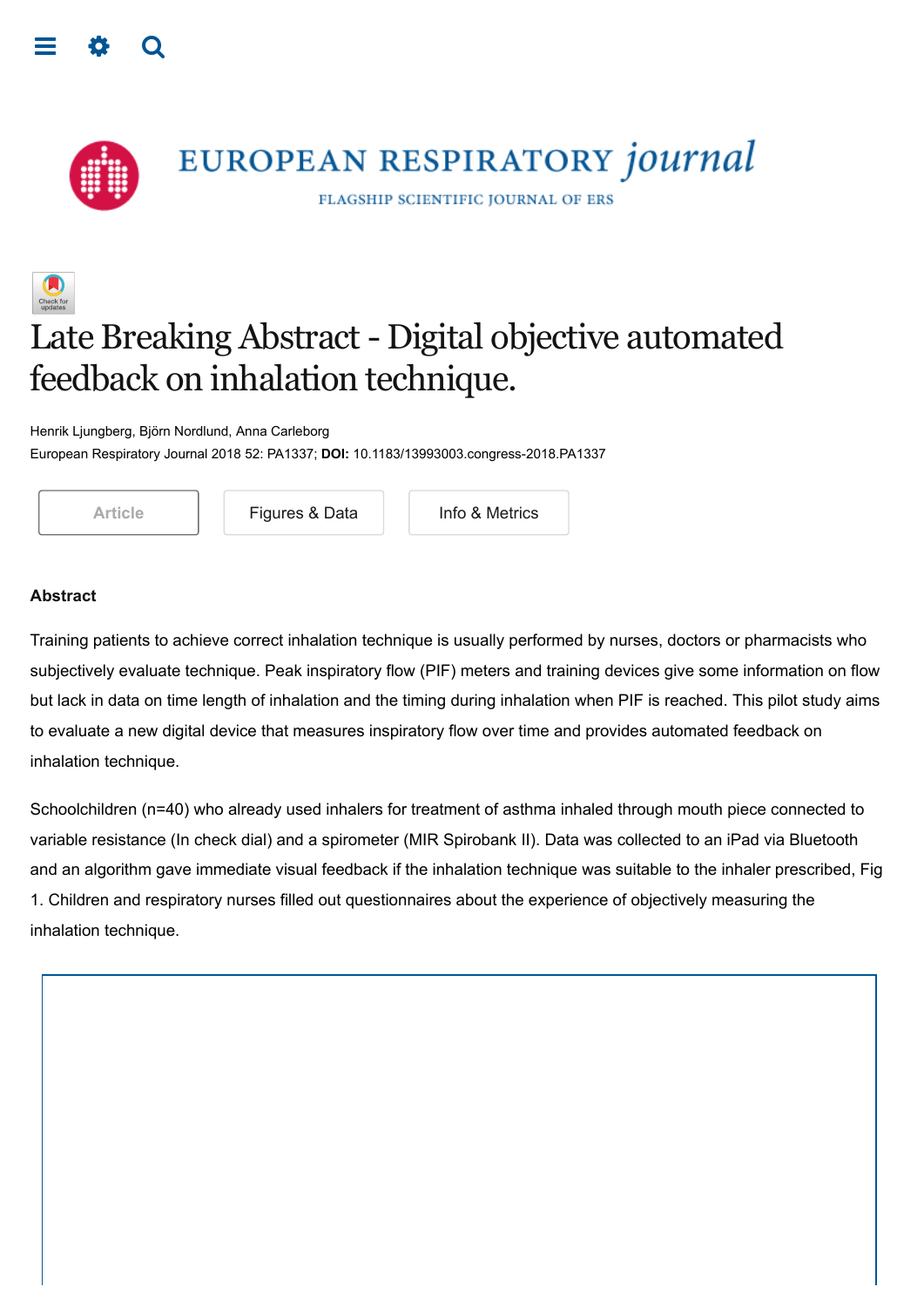

Fig 1. iPad screen shot (flow vs time). This patient has inhaled correctly (green), matching the suggested inhaler profile (blue).

27 patients (71%) report that the feedback was useful, and they felt that they improved their inhalation technique (p<0,05). All of the 6 operators reported that the automated feedback was a useful tool when they assessed inhalation technique.

Findings suggest that objective feedback on inhalation time and flow can help patients to improve their inhalalation technique.

### **Footnotes**

Cite this article as: European Respiratory Journal 2018 52: Suppl. 62, PA1337.

This is an ERS International Congress abstract. No full-text version is available. Further material to accompany this abstract may be available at [www.ers-education.org](http://www.ers-education.org/) (ERS member access only).

Copyright ©the authors 2018

### **We recommend**

[Investigation of breathing parameters of COPD patients](http://erj.ersjournals.com/content/52/suppl_62/PA772?utm_source=TrendMD&utm_medium=cpc&utm_campaign=_European_Respiratory_Journal_TrendMD_0) inhaling through three different DPI devices

[M7 Designing around placebo inhaler device concerns](http://thorax.bmj.com/content/71/Suppl_3/A261.1.abstract?sid=2b061073-0d4a-4ce7-876a-45bd41f7eebd&utm_campaign=thorax&utm_content=consumer&utm_medium=cpc&utm_source=trendmd&utm_term=1-A) and improving asthma healthcare professional patient training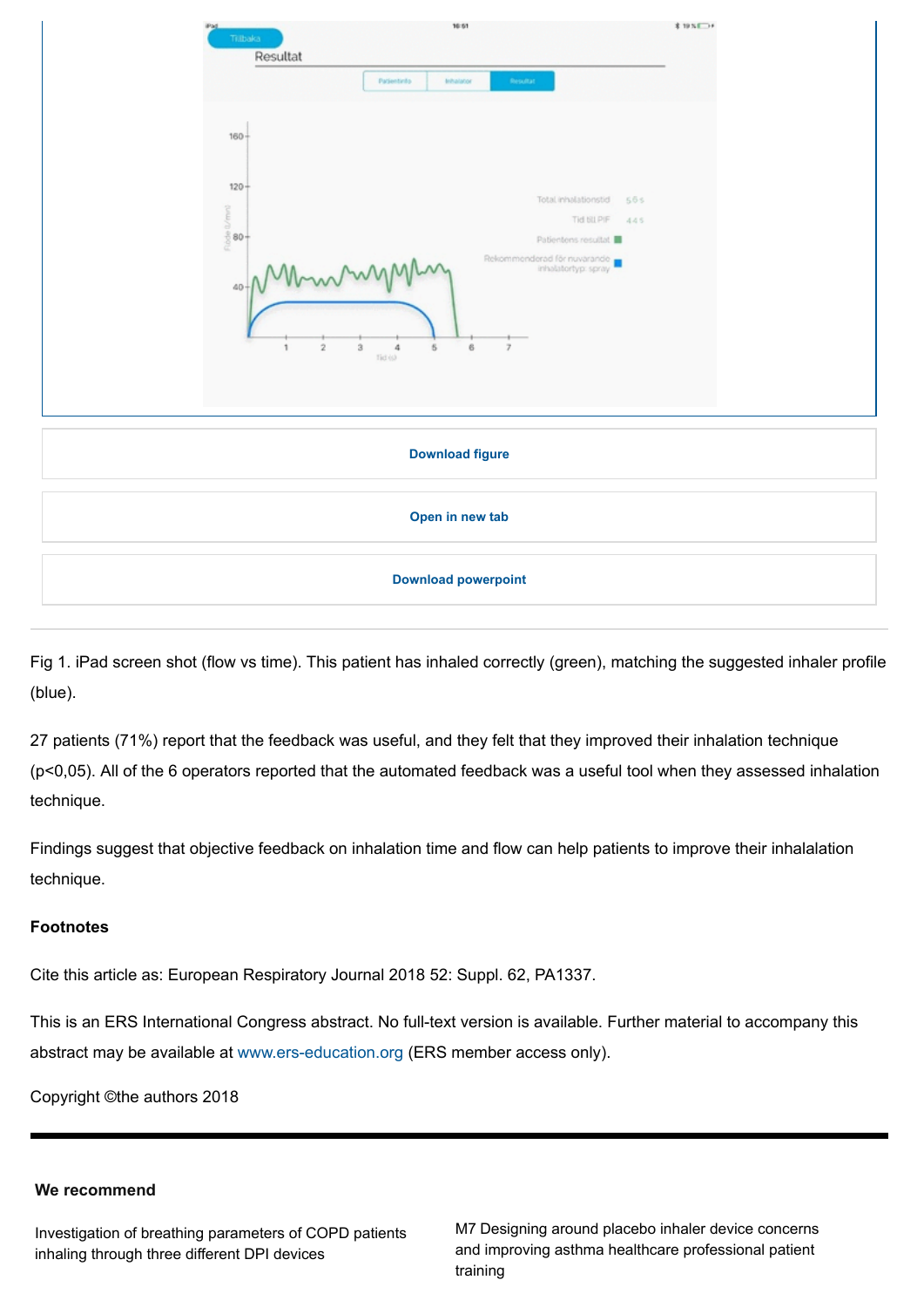Annamária Szipőcs et al., European Respiratory Journal

[Impact of a educational program in the use of inhalers in](http://erj.ersjournals.com/content/52/suppl_62/PA4023?utm_source=TrendMD&utm_medium=cpc&utm_campaign=_European_Respiratory_Journal_TrendMD_0) patients derived to a respiratory rehabilitation unit Pablo Mariscal Aguilar et al., European Respiratory Journal

Inhalation characteristics with Spiromax® (S) versus Turbuhaler® (T) dry powder inhalers (DPI) in healthy [adults \(HA\) and in patients with asthma \(A\) or COPD](http://erj.ersjournals.com/content/42/Suppl_57/P711.short?utm_source=TrendMD&utm_medium=cpc&utm_campaign=_European_Respiratory_Journal_TrendMD_0) Wahida Azouz et al., European Respiratory Journal

[Inhalation parameters from an integrated electronic](http://erj.ersjournals.com/content/52/suppl_62/PA681?utm_source=TrendMD&utm_medium=cpc&utm_campaign=_European_Respiratory_Journal_TrendMD_0) multidose dry powder inhaler (eMDPI)

Henry Chrystyn et al., European Respiratory Journal

#### [Inspiratory flow rates at different levels of resistance in](http://erj.ersjournals.com/content/31/1/78?utm_source=TrendMD&utm_medium=cpc&utm_campaign=_European_Respiratory_Journal_TrendMD_0) elderly COPD patients

W. Janssens et al., European Respiratory Journal

MJ Sanders et al., Thorax

P288 Copd patients with varying severity of airflow limitation achieve highest peak inspiratory flow rate via [the breezhaler® inhaler compared to the ellipta® or the](http://thorax.bmj.com/content/71/Suppl_3/A246.abstract?maxtoshow=&hits=10&RESULTFORMAT=&andorexacttitle=and&andorexacttitleabs=and&fulltext=COPD&andorexactfulltext=and&searchid=1&usestrictdates=yes&resourcetype=HWCIT&%3Fsa_campaign=Email%2Fkeyauth%2F--%2F&utm_campaign=thorax&utm_content=consumer&utm_medium=cpc&utm_source=trendmd&utm_term=1-A) handihaler® dry powder inhalers

P Goyal et al., Thorax

[Role of Co in formation of Ni-Ti clusters in maraging](https://www.sciencedirect.com/science/article/pii/S1005030218301142?utm_source=TrendMD&utm_medium=cpc&utm_campaign=Journal_of_Materials_Science_%2526_Technology_TrendMD_1) stainless steel

JialongTian et al., Journal of Materials Science & **Technology** 

A protocol for a randomised clinical trial of the effect of [providing feedback on inhaler technique and adherence](https://bmjopen.bmj.com/content/6/1/e009350?int_source=trendmd&int_medium=trendmd&int_campaign=trendmd&utm_content=consumer&utm_medium=cpc&utm_source=trendmd&utm_term=1-A&utm_campaign=bmjo) from an electronic device in patients with poorly controlled severe asthma

Imran Sulaiman et al., BMJ Open

[Two Long-Acting Bronchodilators in a Single Metered](http://www.practiceupdate.com/C/56839/56?elsca1=emc_enews_topic-alert&trendmd-shared=1) Dose Inhaler for COPD PracticeUpdate



I consent to the use of Google Analytics and related cookies across the TrendMD network (widget, website, blog). [Learn more](https://www.trendmd.com/google-analytics)

|                                         |                              | Yes | <b>No</b> |
|-----------------------------------------|------------------------------|-----|-----------|
|                                         |                              |     |           |
| <b>O</b> Previous                       |                              |     |           |
|                                         | <b>▶ Back to top</b>         |     |           |
| Vol 52 Issue suppl 62 Table of Contents |                              |     |           |
| <b>Table of Contents</b>                |                              |     |           |
| Index by author                         |                              |     |           |
| $\triangleright$ Email                  | <b>C</b> Request Permissions |     |           |
| $\blacktriangleright$ Alerts            | $\rightarrow$ Share          |     |           |
| <b>Citation Tools</b>                   |                              |     |           |
| <b>Jump To</b>                          |                              |     |           |
| <b>Article</b>                          |                              |     |           |
| Figures & Data                          |                              |     |           |
| Info & Metrics                          |                              |     |           |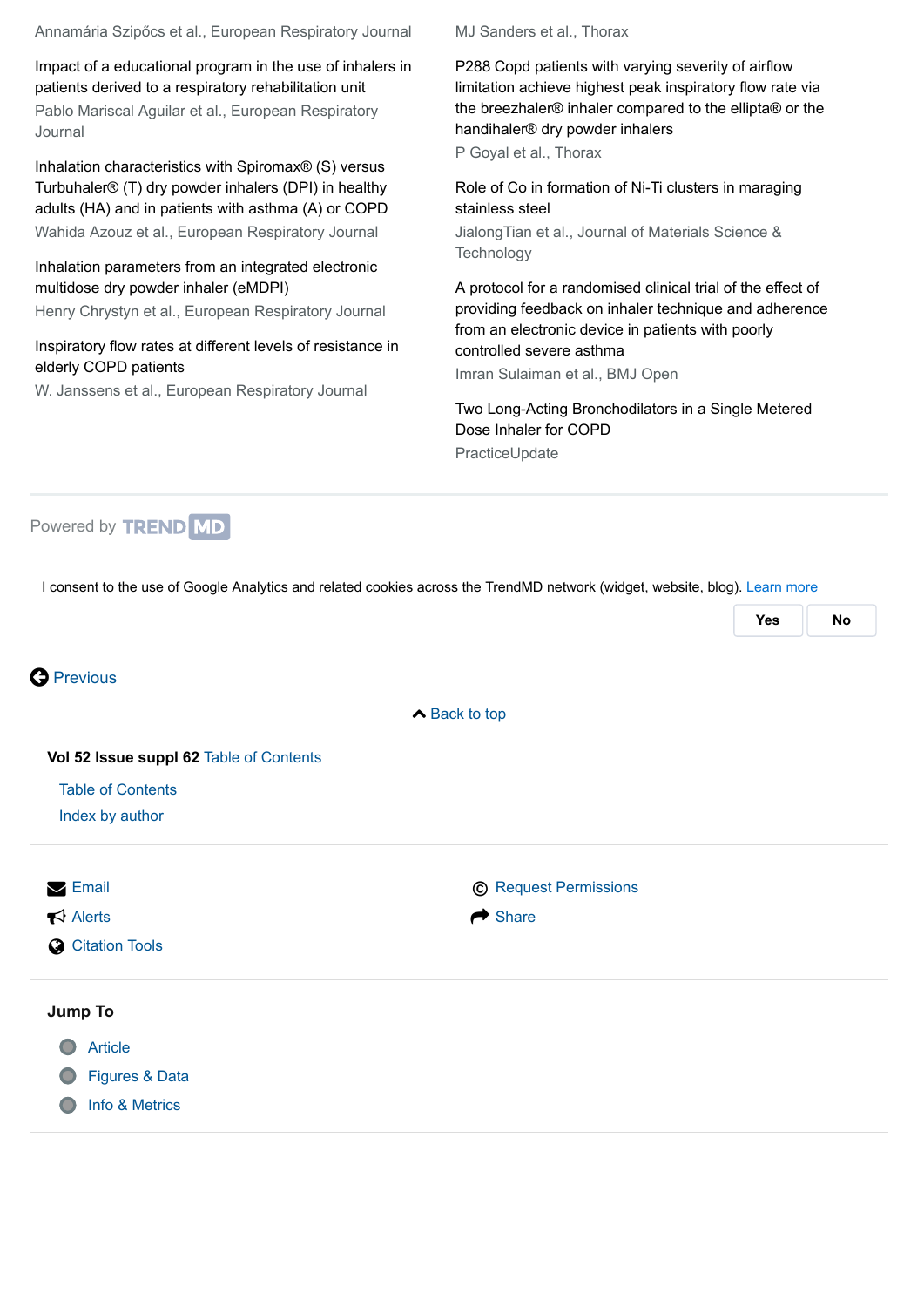

# **Navigate**

Home Current issue Archive

# **About the ERJ**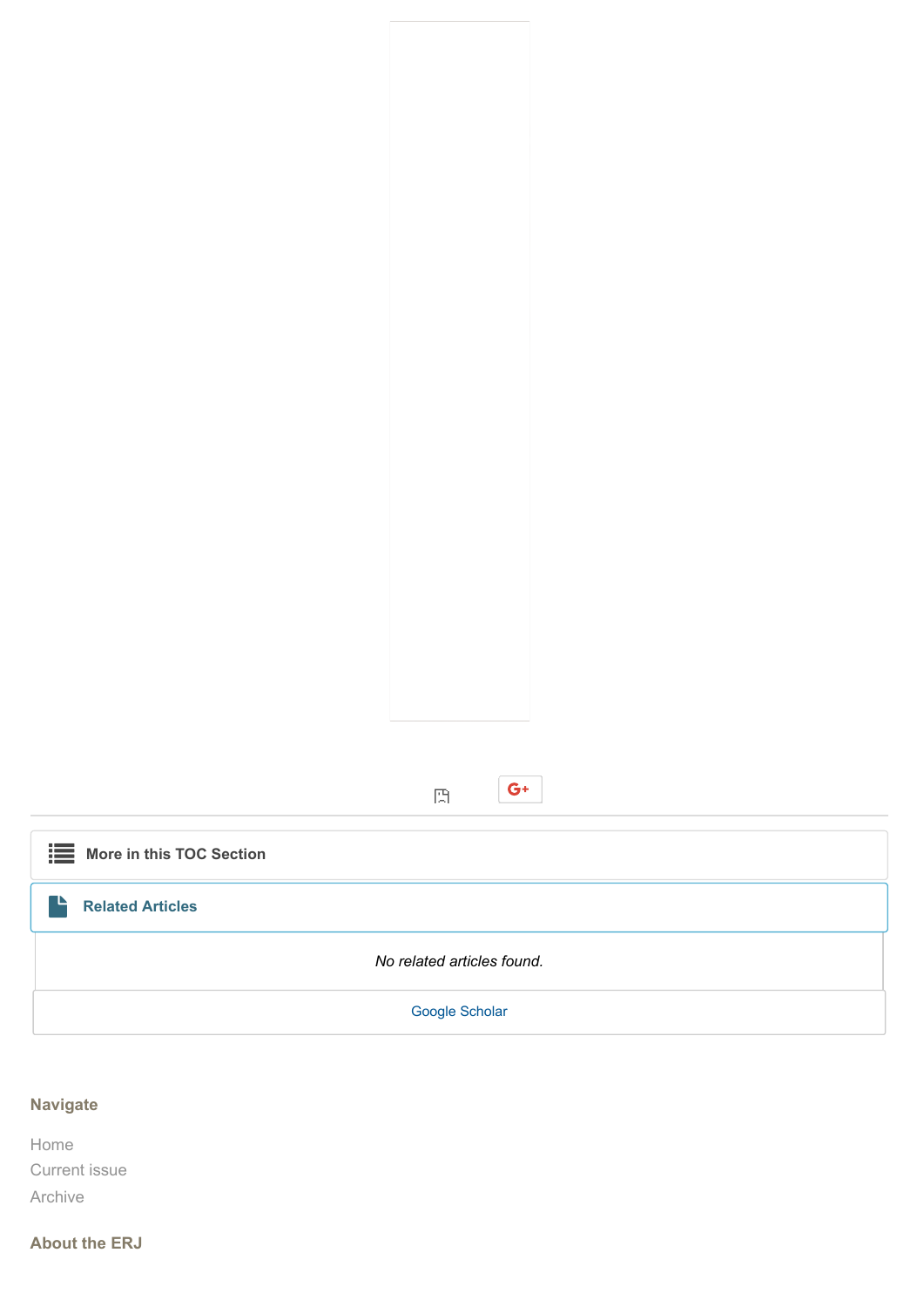[Journal information](https://erj.ersjournals.com/journal/about) [Editorial board](https://erj.ersjournals.com/journal/editorial-board) [Reviewers](https://erj.ersjournals.com/journal/reviewers) [CME](https://erj.ersjournals.com/journal/cme) [Press](http://www.ersjournals.com/press) [Permissions and reprints](http://www.ersjournals.com/reuse) [Advertising](http://www.ersjournals.com/advertising)

# **The European Respiratory Society**

[Society home](http://www.ersnet.org/) [myERS](https://my.ersnet.org/Login.html) [Privacy policy](http://www.ersjournals.com/site/privacy) [Accessibility](http://www.ersjournals.com/site/accessibility)

# **ERS publications**

[European Respiratory Journal](http://erj.ersjournals.com/) [ERJ Open Research](http://openres.ersjournals.com/) [European Respiratory Review](http://err.ersjournals.com/) [Breathe](http://breathe.ersjournals.com/) [ERS books online](http://www.erspublications.com/) [ERS Bookshop](http://www.ersbookshop.com/)

### **Help**

[Feedback](https://erj.ersjournals.com/feedback)

# **For authors**

[Instructions for authors](https://erj.ersjournals.com/authors/instructions) [Submit a manuscript](http://mc.manuscriptcentral.com/erj) [ERS author centre](http://www.ersjournals.com/authors)

## **For readers**

[Alerts](https://erj.ersjournals.com/alerts) **[Subjects](https://erj.ersjournals.com/collection)** [Collections](https://erj.ersjournals.com/content/collections) [Podcasts](https://erj.ersjournals.com/journal/podcast) [RSS](https://erj.ersjournals.com/rss)

# **Subscriptions**

[Accessing the ERS publications](https://erj.ersjournals.com/subscriptions)